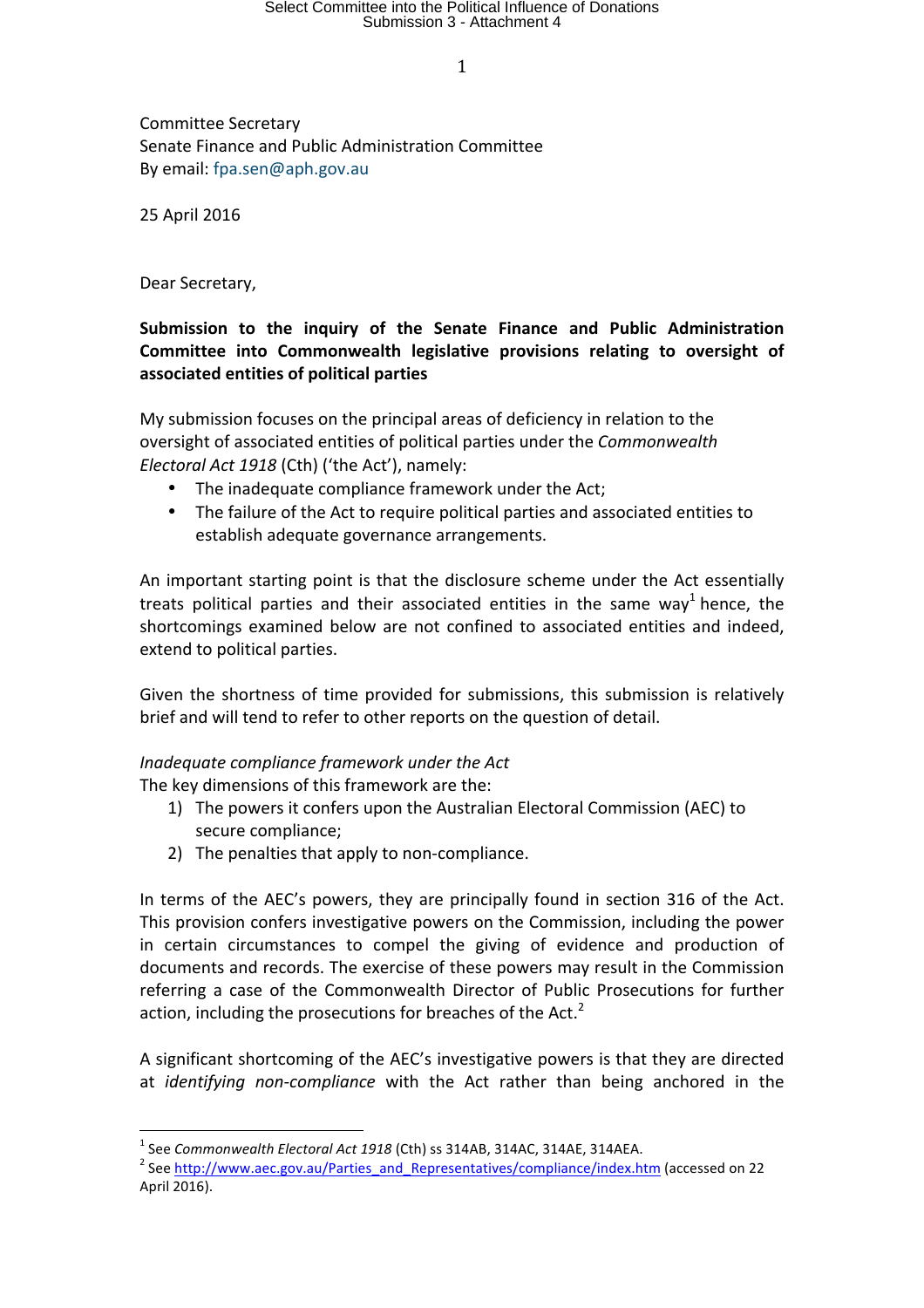broader goal of *promoting compliance* - they are 'after the event' powers that focus on enforcement.

While such powers are necessary to any effective compliance framework but they are not sufficient. Alongside such powers should be proactive measures that promote compliance on the part of political parties and their associated entities. In a report I wrote for the New South Wales Electoral Commission in 2012, *Establishing a Sustainable Framework for Election Funding and Spending Laws in New South Wales*,<sup>3</sup> I proposed several measures to promote compliance in relation to New South Wales political parties and candidates. Of note is the recommendation to require compliance policies on the part of parties and candidates *as a condition of receiving public funding*. <sup>4</sup> The same measure should be implemented at the Commonwealth level (with adaptation to the federal disclosure scheme).

### *Recommendation One*

- A scheme of Party and Candidate Compliance Policies should be enacted under the Act with parties and candidates requiring to provide policies detailing the arrangements put in place to comply with the Act (including arrangements relating to associated entities);
- Public funding should not be paid to parties and candidates unless the AEC has approved the policies as being sufficient to ensure compliance with the Act.

In terms of penalties for non-compliance with the Act, a shortcoming here is the absence of the ability of the AEC to withhold public funding should a party or candidate fail to comply disclosure obligations under the Act. This is a power available to the New South Wales Electoral Commission under the *Election Funding*, Expenditure and Disclosure Act 1981 (NSW);<sup>5</sup> it was this power that was recently exercised to deny the New South Wales Liberal Party under that Act.<sup>6</sup> Such a power should also be conferred upon the AEC.

### *Recommendation Two*

The Act be amended to confer upon the AEC powers modeled upon sections 70(1) and 97L(1) of *Election Funding, Expenditure and Disclosures Act 1981* (NSW). 

- and the contract of the contract of the contract of the contract of the contract of the contract of the contract of the contract of the contract of the contract of the contract of the contract of the contract of the contra https://www.elections.nsw.gov.au/ data/assets/pdf file/0018/111591/20121113\_Joo-Cheong\_Tham\_-
- Establishing A Sustainable Framework for Election Funding and Spending Laws in New South

2

mustable and report.pdf (accessed on 22 April 2016).<br>
<sup>4</sup> Ibid 201-202.<br>
<sup>5</sup> *Election Funding, Expenditure and Disclosures Act 1981* (NSW) ss 70(1), 97L(1).<br>
<sup>6</sup> See statement of the New South Wales Electoral Commission a

http://www.elections.nsw.gov.au/ data/assets/pdf file/0004/214672/23 March 2016 Liberal Par ty of Australia\_NSW\_Division\_ineligible\_for\_further\_public\_funding\_and\_supporting\_information.p df (accessed on 22 April 2016).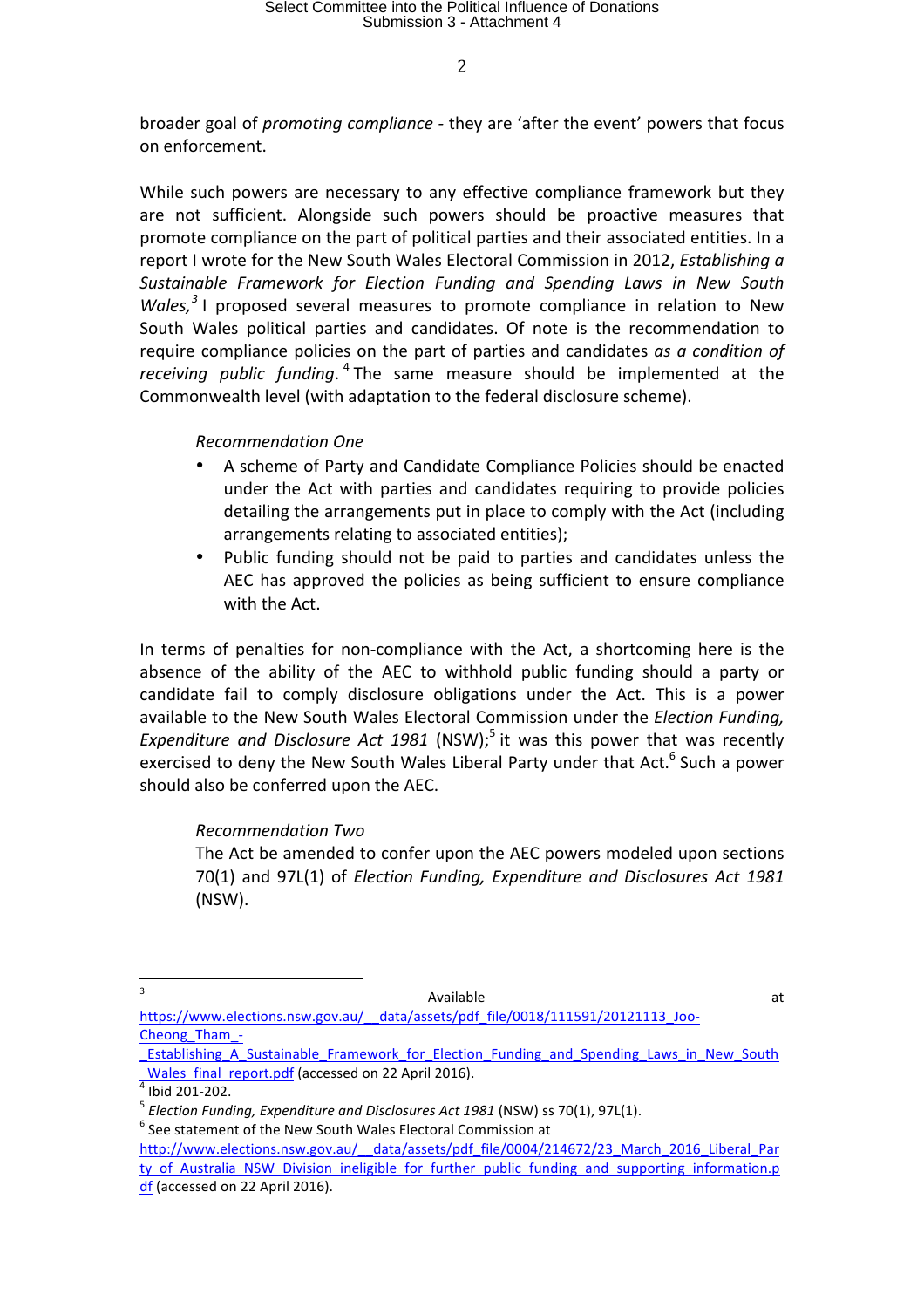There are two other related defects in relation to penalties for non-compliance with the Act. First, the offences under section 315 of the Act fail to require parties and their associated entities to take reasonable steps to comply with the disclosure obligation. For example, inaccuracies in disclosure returns (including false statements) will result in breach of this section only when there is knowledge of falsity etc.<sup> $\prime$ </sup> Such a lax standard contrasts with Recommendation 11 of the Heydon Royal Commission (extracted below):

Officers with responsibility for ensuring compliance by a reporting unit with its financial obligations under the Fair Work (Registered Organisations) Act 2009 (Cth) be subject to civil penalties if they fail to take all reasonable steps to ensure the reporting unit complies with its financial obligations (emphasis added).<sup>8</sup>

The higher standard recommended by the Heydon Royal Commission is the appropriate one and should be instituted in relation to the Act.

#### *Recommendation Three*

The Act should be amended to make it an offence to fail to take all reasonable steps to ensure compliance with the Act's disclosure obligations on the part of a party, associated entity and officers within these organisations responsible for ensuring compliance with these obligations.

The Act also provides for derisory fines in relation to breaches of disclosure obligations - for the most part, offences under section 315 of the Act are punishable by a maximum fine of \$1,000 with the maximum fine that can be imposed is \$10,000.<sup>9</sup> These fines fail to provide adequate deterrent to would-be wrongdoers; they can also be a powerful disincentive to mounting prosecutions for reasons of cost-effectiveness; they may explain why prosecutions for breaches of the disclosure obligations are exceedingly rare. The level of these fines should be substantially increased and perhaps to a proportion of public funding received by a party or candidate.

#### *Recommendation Four*

The level of fines under section 315 of the Act should be substantially increased with consideration given to tying the amount of fines to a specified proportion of public funding received by a party and/or candidate.

The legislative amendments should be accompanied by corresponding changes in how the AEC approaches its role in relation to the political finance provisions of the Act. It is crucial that the AEC focuses on regulating to prevent and address the risks of non-compliance rather than merely administering the provisions of the Act. This was a key recommendation made by the New South Wales Panel of Experts on Political Donation in relation to the New South Wales Electoral Commission in its 2014 report (see below):

<sup>&</sup>lt;sup>7</sup> See *Commonwealth Electoral Act 1918* (Cth) s 315(3).<br><sup>8</sup> Royal Commission into Trade Union Governance and Corruption, *Final Report: Volume One* (2015) Appendix One: Law Reform Recommendations.<br><sup>9</sup> *Commonwealth Electoral Act 1918* (Cth) s 315.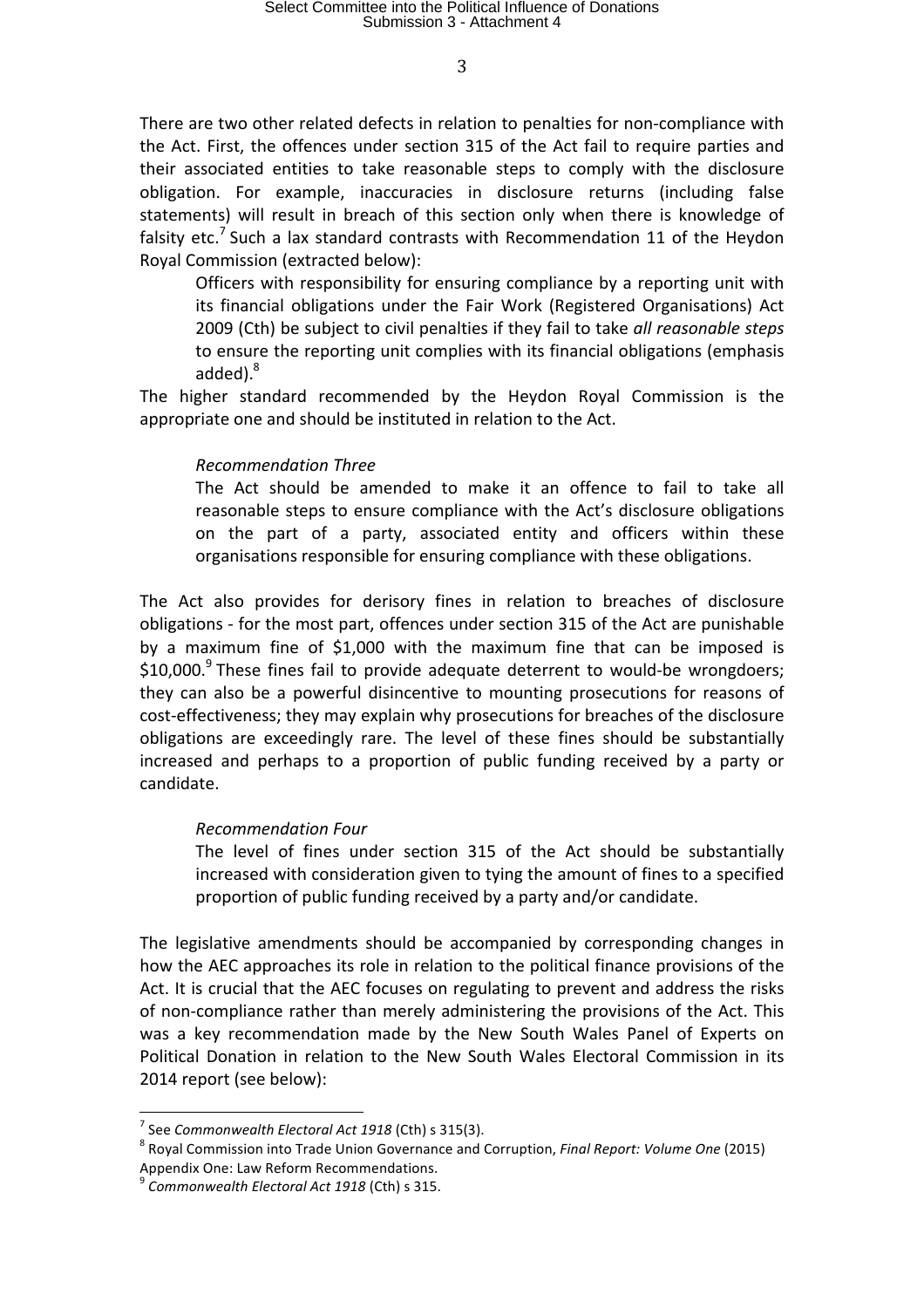## Recommendation 47

That measures be introduced to support the NSW Electoral Commission to transition from a focus on administration to risk-based regulation.<sup>10</sup>

In this respect, the report of the Panel of Experts built upon the report of the New South Wales Independent Commission Against Corruption, *Election Funding*, *Expenditure and Disclosure in NSW: Strengthening Accountability and Transparency*  $(2014).$ <sup>11</sup> Both reports should inform the measures taken by the AEC in this regard.

### *Recommendation Five*

Measures should be taken by the AEC to establish a focus on regulating to prevent and address the risks of non-compliance with the disclosure provisions of the Act, drawing upon the report of the New South Wales Expert Panel on Political Donations and the report of the New South Wales Independent Commission Against Corruption, *Election Funding, Expenditure* and Disclosure in NSW: Strengthening Accountability and Transparency (2014).

<sup>&</sup>lt;sup>10</sup> Panel of Experts, *Political Donations: Final Report, Volume 1* (2014) 16.<br><sup>11</sup> Available https://www.icac.nsw.gov.au/documents/preventing-corruption/cp-publicationsguidelines/4538-election-funding-expenditure-and-disclosure-in-nsw-strengthening-accountabilityand-transparency/file (accessed on 22 April 2016).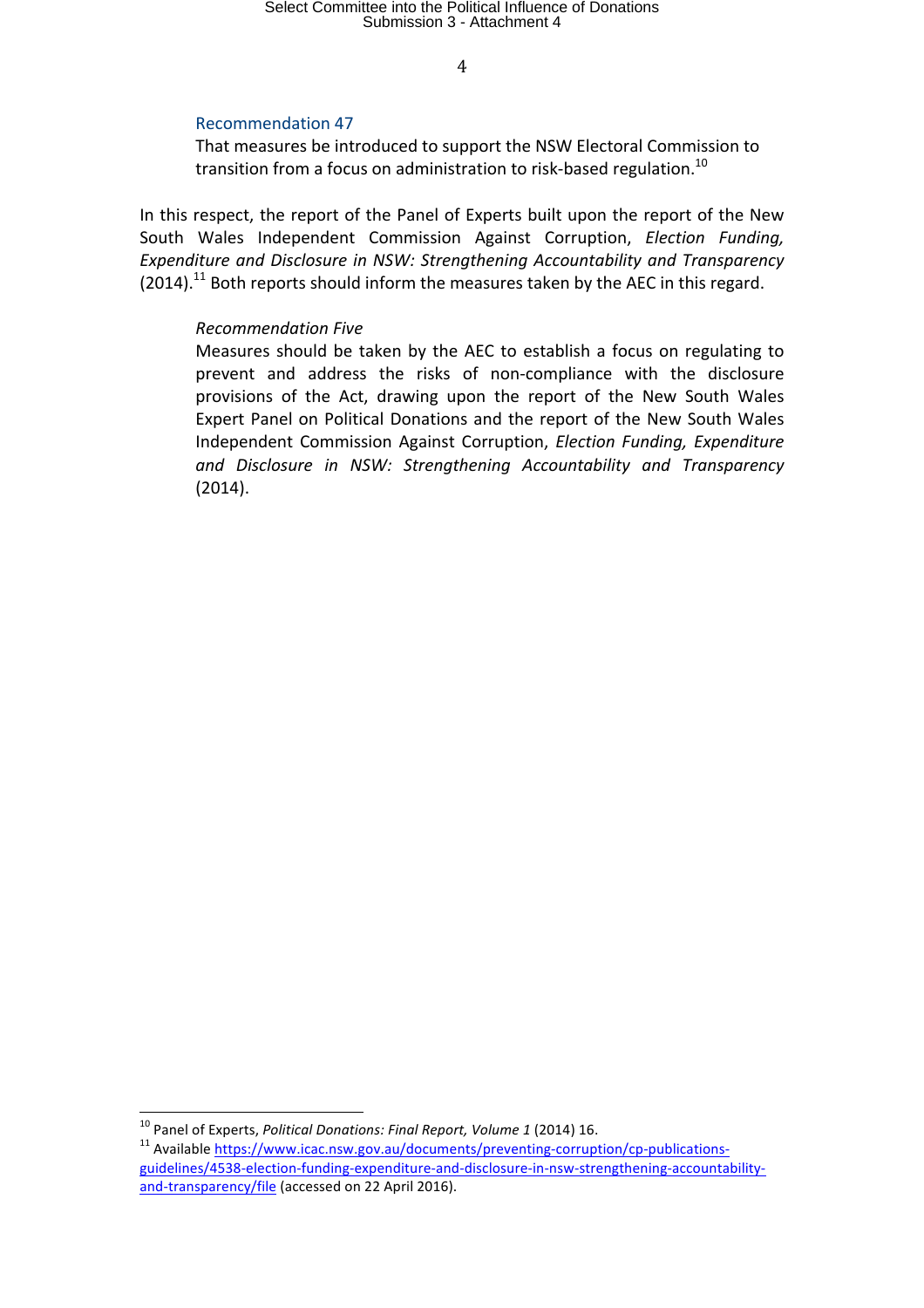Failure of the Act to require political parties and associated entities to establish *adequate governance arrangements*

The Act signally fails to require political parties and their associated entities to establish adequate governance arrangements, including in relation to their fundraising. 

In remedying this gap, instructive guidance can be gained here  $-$  especially in relation to associated entities  $-$  from Recommendation 44 of the Heydon Royal Commission (extracted below):

Provisions be introduced into the Fair Work (Registered Organisations) Act 2009 (Cth) concerning the registration of election funds in relation to elections for office in registered organisations or their branches. In order to be registered, election funds should be required to meet certain minimum governance standards, operate a separate bank account for election donations and expenditures, and report annually in relation to the operation of that account.

Unregistered election funds should not be permitted to receive election donations or make electoral expenditures in connection with elections for office in any registered organisation or branch.

This recommendation is reflected in model legislative provisions in Appendix 1 to Volume 5 of the Report. $^{12}$ 

Significant guidance can also be gained from the following recommendations of the New South Wales Expert Panel on Political Donations:<sup>13</sup>

Recommendation 33 

That: 

a) political parties that receive public funding for administration expenses be required to regularly submit details of their governance standards and accountability processes to the NSW Electoral Commission; and

b) the payment of public funding for administration expenses be conditional on NSW Electoral Commission approval of those standards and processes.

### Recommendation 34

That: 

a) parties be required to regularly submit a list of senior officeholders to the NSW Electoral Commission for approval as a condition of receiving administration funding. The Panel expects that, at a minimum, the NSW Branch of the Labor Party would nominate its President, Deputy Presidents, General Secretary and Assistant General Secretaries, and the NSW Division of the Liberal Party would, at a minimum, nominate its President and Vice-Presidents, Treasurer and State Director;

<sup>&</sup>lt;sup>12</sup> Royal Commission into Trade Union Governance and Corruption, *Final Report: Volume One* (2015) Appendix One: Law Reform Recommendations.

<sup>&</sup>lt;sup>13</sup> Panel of Experts, *Political Donations: Final Report, Volume 1* (2014) 14-15.